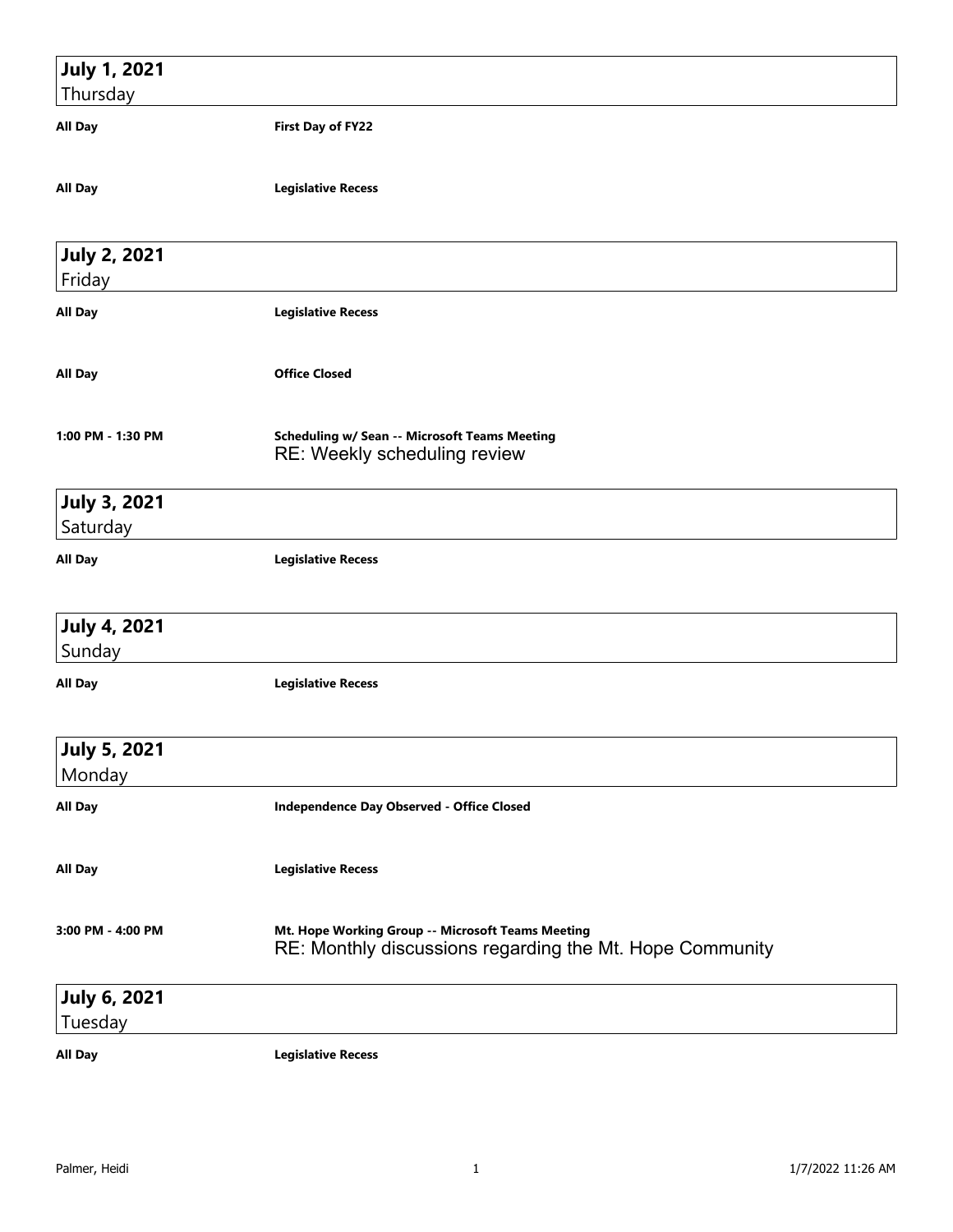| <b>July 7, 2021</b><br>Wednesday |                                                                                                                                                                   |
|----------------------------------|-------------------------------------------------------------------------------------------------------------------------------------------------------------------|
| All Day                          | <b>Legislative Recess</b>                                                                                                                                         |
| 8:30 AM - 9:00 AM                | MTS Taxicab Docket Briefing -- Microsoft Teams Meeting                                                                                                            |
| 10:00 AM - 12:00 PM              | <b>MTS Taxicab Administration Committee (TAC) -- Zoom</b>                                                                                                         |
| 1:50 PM - 2:50 PM                | SD Foundation -- Zoom<br>RE: Discuss TSDF in general, our impact in the County and District 9<br>specifically, and to discuss any opportunities to work together. |
|                                  | Staff: LVN                                                                                                                                                        |
|                                  | Attendees:<br>Mark Stuart, President/CEO<br>Pam Luster, Boardmember                                                                                               |
|                                  | Pre: $1:50 - 2:00$ pm<br>Meeting: $2:00 - 2:30$ pm<br>Post: $2:30 - 2:50$ pm                                                                                      |
| 3:00 PM - 4:00 PM                | <b>Internal Meeting -- Microsoft Teams Meeting</b><br>RE: review BD's strategy outline and discuss PO repeal strategy.                                            |
|                                  | Staff: LVN, BD, MR                                                                                                                                                |
| 4:00 PM - 5:00 PM                | Staff Midweek Check-in -- Microsoft Teams Meeting                                                                                                                 |
| <b>July 8, 2021</b><br>Thursday  |                                                                                                                                                                   |
| <b>All Day</b>                   | <b>Legislative Recess</b>                                                                                                                                         |
| 9:00 AM - 9:30 AM                | Prep: Albondigas Society -- Microsoft Teams Meeting<br>RE: Prepare remarks for speaking at the Albondigas Society on Friday,<br>July 9th.                         |
| 9:30 AM - 10:20 AM               | <b>SDHC Briefing -- Microsoft Teams Meeting</b><br>RE: Site 428 Famosa and Nimitz Project                                                                         |
|                                  | Staff: MR                                                                                                                                                         |
|                                  | Attendees:<br><b>Molly Chase</b>                                                                                                                                  |
|                                  | Meeting: $9:30 - 10:00$ pm                                                                                                                                        |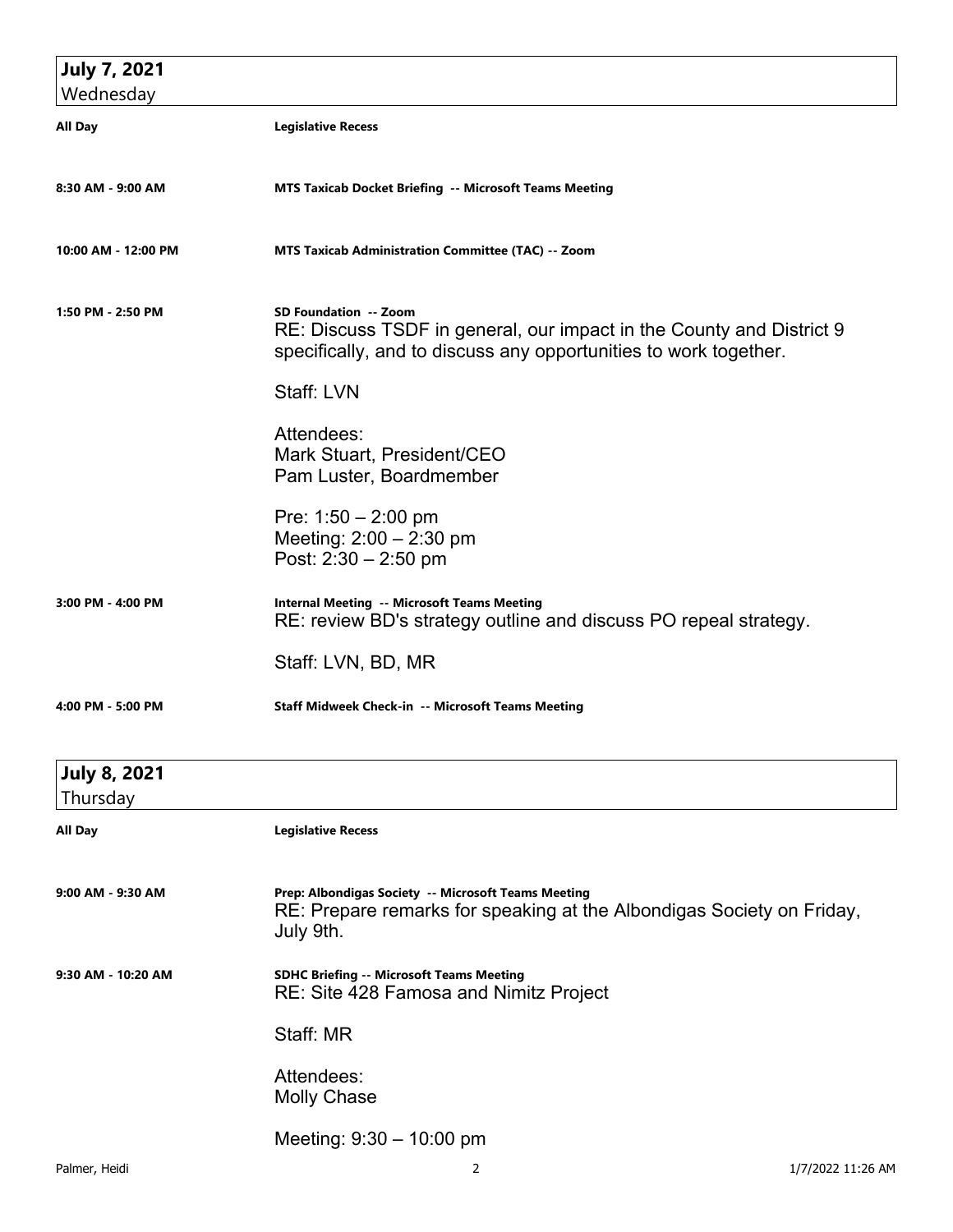| July 8, 2021 Continued<br>Thursday |                                                                                                                                                                                                                                                                                                                                                                           |
|------------------------------------|---------------------------------------------------------------------------------------------------------------------------------------------------------------------------------------------------------------------------------------------------------------------------------------------------------------------------------------------------------------------------|
|                                    | Post: $10:00 - 10:20$ pm                                                                                                                                                                                                                                                                                                                                                  |
| 10:45 AM - 12:20 PM                | SEP Tech Meeting w/ D7 -- Microsoft Teams Meeting/Zoom<br>RE: Meet with CM Campillo and SEP Tech Stakeholders                                                                                                                                                                                                                                                             |
|                                    | Staff: LVN, BD                                                                                                                                                                                                                                                                                                                                                            |
|                                    | Attendees:<br>Councilmember Raul Campillo<br><b>Councilmember Sean Elo-Rivera</b><br>Lydia Van Note<br><b>Brendan Dentino</b><br><b>Justine Murray</b><br>Paul Cleary, Grid Alternatives<br><b>Eddie Price, Grid Alternatives</b><br>Dan Mueller, Grid Alternatives<br>Lee Barken, Collective Sun<br>Heather Werner, COSD Sustainability Dept.<br>Pre: $10:45 - 11:00$ am |
|                                    | Meeting: $11:00 - 12:00$ pm<br>Post: $12:00 - 12:20 \text{ pm}$                                                                                                                                                                                                                                                                                                           |
| 12:50 PM - 1:55 PM                 | Neighborhoods for a Better San Diego -- D9 Office<br>RE: Discuss ADUs and Housing                                                                                                                                                                                                                                                                                         |
|                                    | Staff: MR, JG                                                                                                                                                                                                                                                                                                                                                             |
|                                    | Attendees:<br><b>Geoff Hueter</b><br><b>Brian Helmich</b><br>Danna Givot<br>David Moty                                                                                                                                                                                                                                                                                    |
|                                    | Pre: $12:50 - 1:00$ pm<br>Meeting: $1:00 - 1:45$ pm<br>Post: 1:45 - 1:55 pm                                                                                                                                                                                                                                                                                               |
| 2:00 PM - 3:00 PM                  | SPEAK: SDUSD STEAM Leadership Series -- Zoom<br>RE: Speak SDUSD High School students around the themes of<br>Immigration, Civic Responsibility, How to become "a Changemaker" and<br>Get Things Done in the Real World, and his own Path.                                                                                                                                 |
|                                    | Staff: MO                                                                                                                                                                                                                                                                                                                                                                 |
|                                    | POC: Steve Chapple                                                                                                                                                                                                                                                                                                                                                        |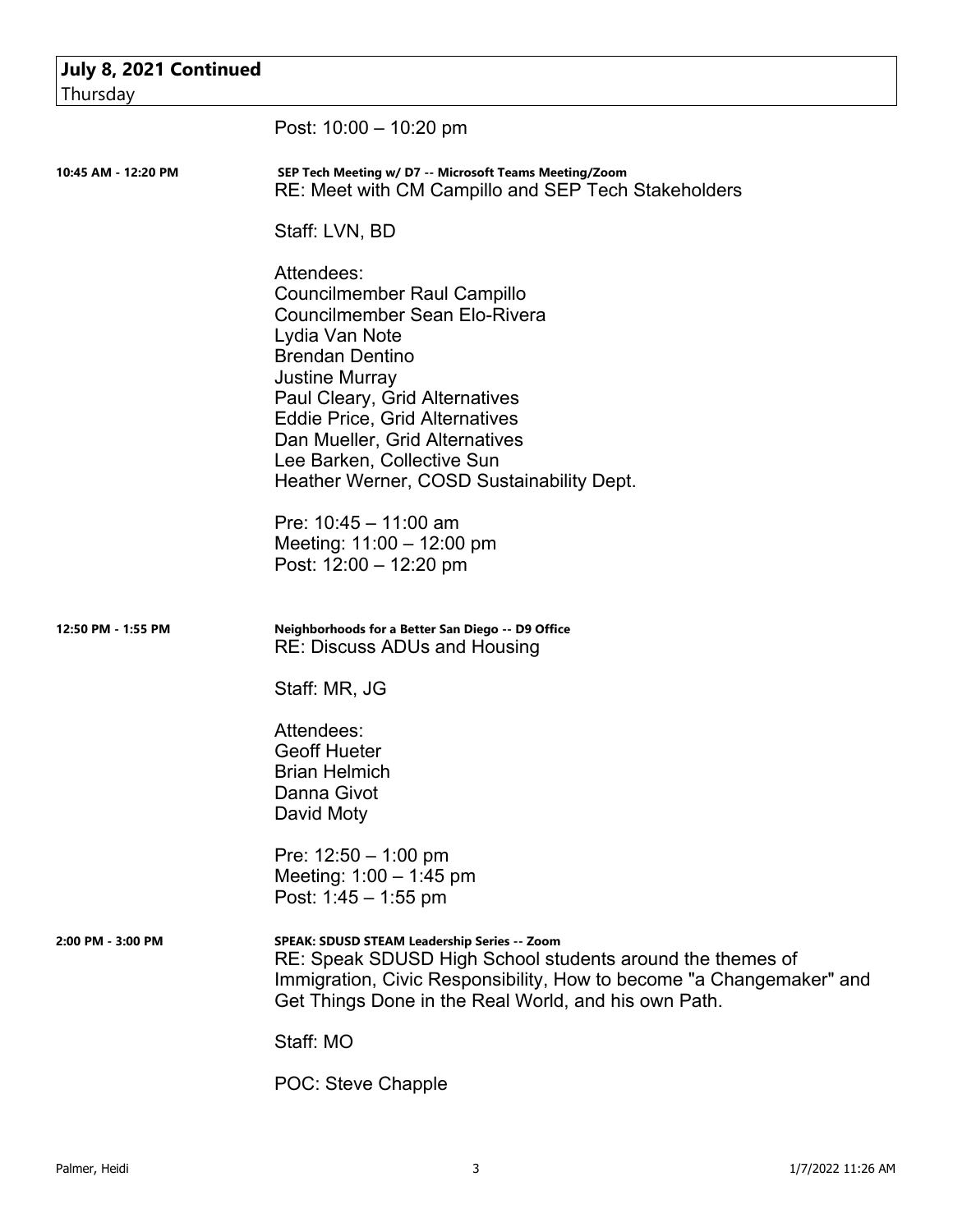| July 8, 2021 Continued        |                                                                                                                                                                                                                                                       |
|-------------------------------|-------------------------------------------------------------------------------------------------------------------------------------------------------------------------------------------------------------------------------------------------------|
| Thursday                      |                                                                                                                                                                                                                                                       |
| 3:00 PM - 4:00 PM             | <b>ENVIRO Agenda Review -- Microsoft Teams Meeting</b>                                                                                                                                                                                                |
| 3:50 PM - 5:20 PM             | CAO and D5 -- Microsoft Teams Meeting/Zoom<br>RE: Discuss the potential revenue options for the upcoming organic<br>diversion requirements under SB1383 and the People's Ordinance.                                                                   |
|                               | Staff: LVN, BD                                                                                                                                                                                                                                        |
|                               | Attendees:<br><b>CM von Wilpert</b><br>Jamie Fox<br><b>Justin Garver</b><br>Nicole Denow<br><b>Heather Ferbert</b>                                                                                                                                    |
|                               | Pre: $3:50 - 4:00$ pm<br>Meeting: $4:00 - 5:00$ pm<br>Post: $5:00 - 5:20$ pm                                                                                                                                                                          |
| <b>July 9, 2021</b><br>Friday |                                                                                                                                                                                                                                                       |
| All Day                       | <b>Legislative Recess</b>                                                                                                                                                                                                                             |
| 8:50 AM - 9:50 AM             | SD Retired Employees Association -- Zoom<br><b>RE: Meet and Greet</b>                                                                                                                                                                                 |
|                               | Staff: MR                                                                                                                                                                                                                                             |
|                               | Attendees:<br><b>Michael Bresnahan</b>                                                                                                                                                                                                                |
|                               | Pre: $8:50 - 9:00$ am<br>Meeting: $9:00 - 9:30$ am<br>Post: $9:30 - 9:50$ am                                                                                                                                                                          |
| 10:00 AM - 11:00 AM           | <b>Docket Briefings -- Microsoft Teams Meeting</b><br>RE: Monday and Tuesday Docket briefings for Sean starting 7/9/21. The<br>Docket Briefings are due Thursday COB to be reviewed Fridays at 11am<br>and completed briefings are due by 3pm Friday. |
|                               | Staff: All                                                                                                                                                                                                                                            |
| 11:45 AM - 1:00 PM            | SPEAK: Albondiga Political Society -- Zoom<br>Topic: Virtual Albondigas w/ Councilmember Sean Elo-Rivera, City of<br>San Diego District 9                                                                                                             |
|                               | Speak: 5-10 mins plus Q&A                                                                                                                                                                                                                             |
| Palmer, Heidi                 | 4<br>1/7/2022 11:26 AM                                                                                                                                                                                                                                |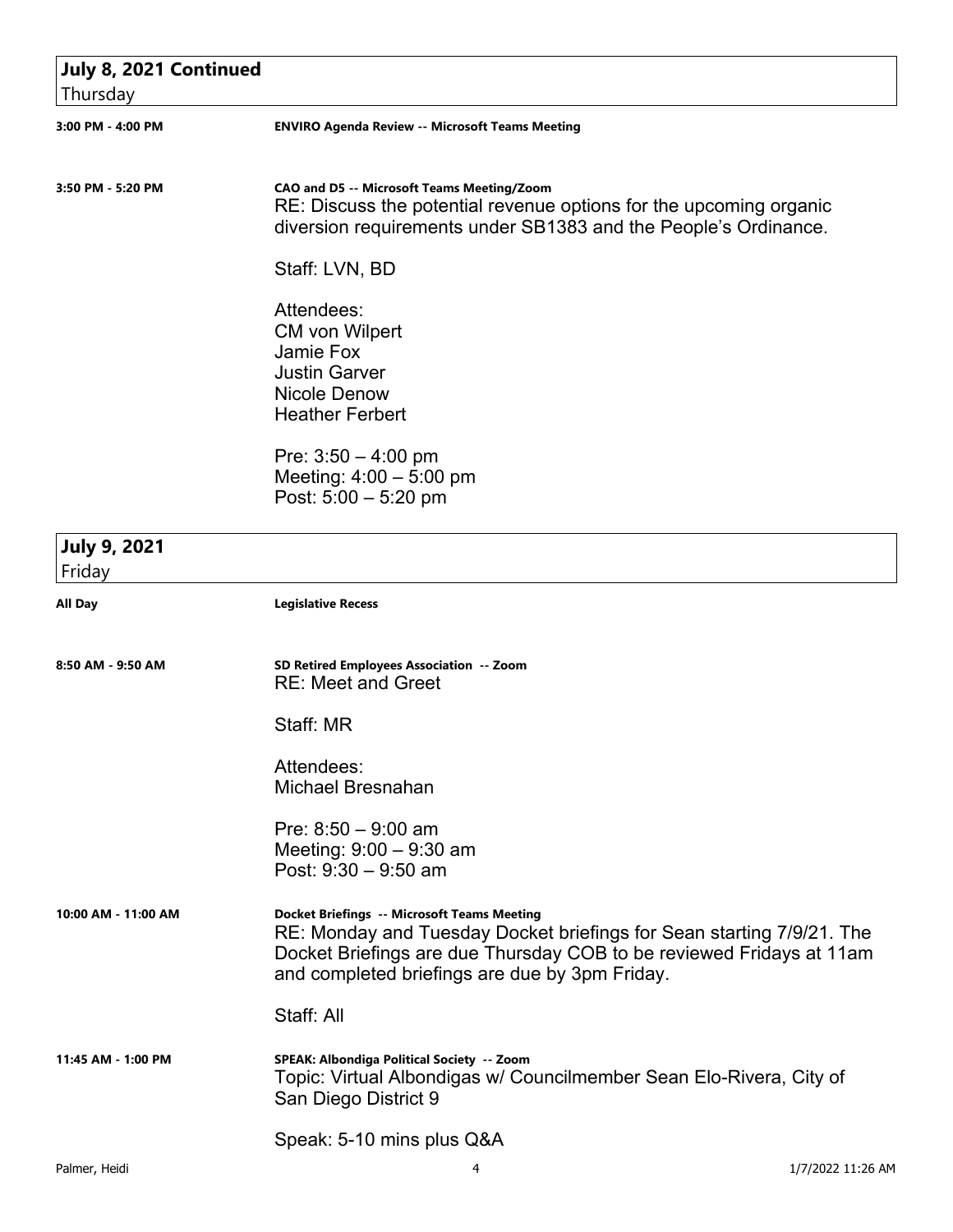|                                  | POC:<br>Melina Meza                                                                                                                                                                                                                                                      |
|----------------------------------|--------------------------------------------------------------------------------------------------------------------------------------------------------------------------------------------------------------------------------------------------------------------------|
|                                  | Ben Boyce<br>Mary Carmichael                                                                                                                                                                                                                                             |
| 1:30 PM - 2:00 PM                | Lisa Cole, SDCCD -- Phone<br><b>RE: SD Promise</b>                                                                                                                                                                                                                       |
| 2:20 PM - 3:20 PM                | TSW Briefing -- Microsoft Teams Meeting<br><b>RE: Stormwater Funding Strategy Update</b>                                                                                                                                                                                 |
|                                  | Staff: LVN, BD                                                                                                                                                                                                                                                           |
|                                  | Attendees:<br><b>Andrew Kleis</b><br><b>Bethany Bezak</b><br>Kris McFadden<br>Optional:<br>Alia Khouri<br>Michaela Valk<br><b>Ally Berenter</b>                                                                                                                          |
|                                  | Pre: $2:20 - 2:30$ pm<br>Meeting: $2:30 - 3:00$ pm<br>Post: $3:00 - 3:20$ pm                                                                                                                                                                                             |
| 3:30 PM - 4:00 PM                | <b>Scheduling w/ Sean -- Microsoft Teams Meeting</b><br>RE: Weekly scheduling review                                                                                                                                                                                     |
| 4:00 PM - 4:30 PM                | <b>Event Briefing -- Microsoft Teams Meeting</b><br>RE: Meet Your Mayor Webinar                                                                                                                                                                                          |
|                                  | Staff: BD, LVN - opt                                                                                                                                                                                                                                                     |
| <b>July 10, 2021</b><br>Saturday |                                                                                                                                                                                                                                                                          |
| 8:00 AM - 8:30 AM                | SPEAK: Castle Neighborhood Cleanup -- 42nd and Thorn<br>D9 and Castle Neighborhood Association are hosting a cleanup event.<br>There will be two dumpster sites.                                                                                                         |
|                                  | Staff: HP                                                                                                                                                                                                                                                                |
| 8:45 AM - 10:15 AM               | Meet Your Mayor Webinar w/ D9 -- Pending in person/virtual<br>The Webinar is hosted by the Mayor's office as a Panel and D9 team's role<br>will be for Sean to participate in the panel and the D9 team to support with<br>the Q&A. We will also help promote the event. |
|                                  | POC: Stephanie Estrada and Brendan Dentino                                                                                                                                                                                                                               |
| Palmer, Heidi                    | 5<br>1/7/2022 11:26 AM                                                                                                                                                                                                                                                   |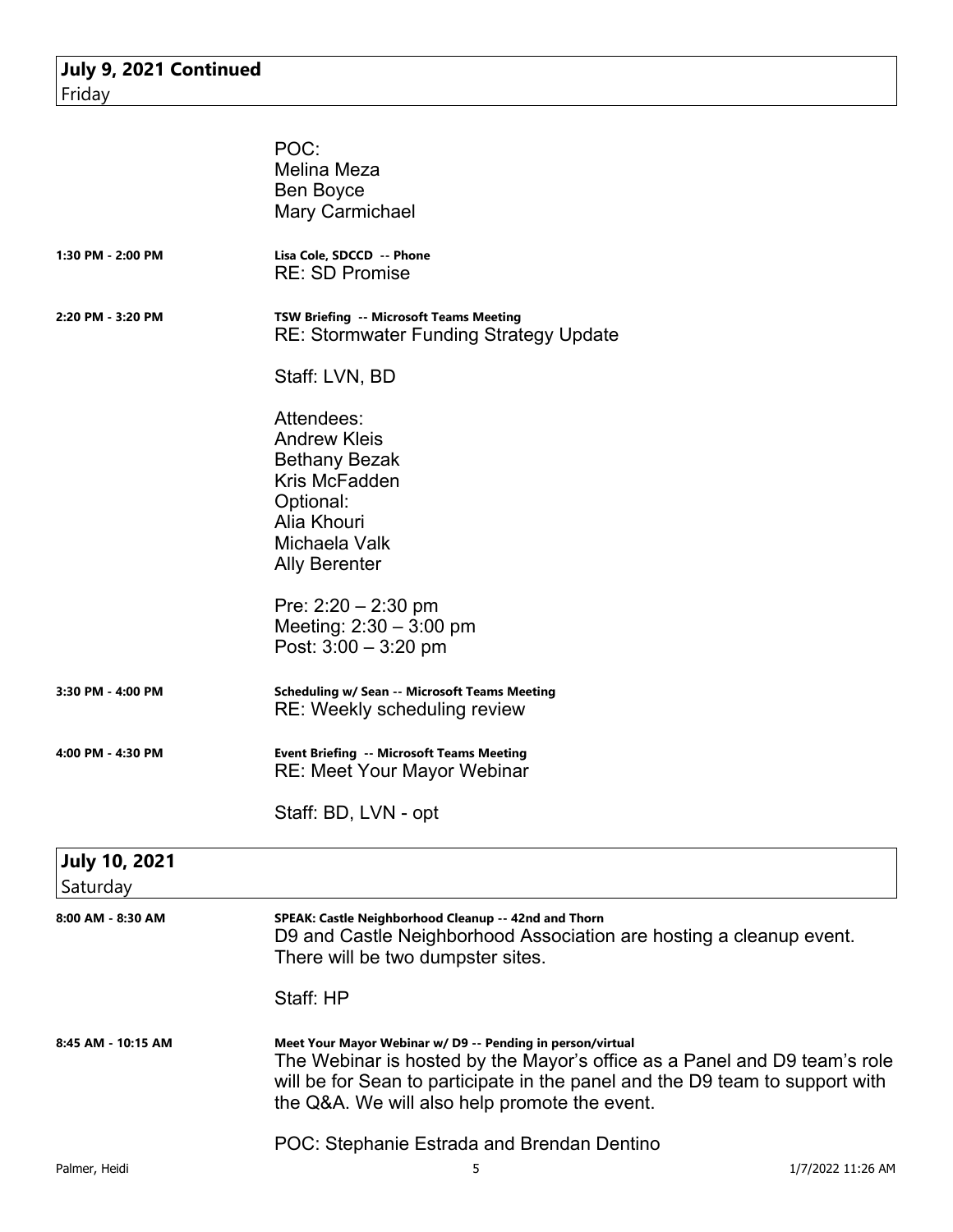Pre: 8:45 – 9:00 am Meeting: 9:00 – 10:00 am Post: 10:00 – 10:15 am

| July 11, 2021      |                                                                                                                        |  |
|--------------------|------------------------------------------------------------------------------------------------------------------------|--|
| Sunday             |                                                                                                                        |  |
| 10:30 AM - 1:00 PM | SD Pride March -- Balboa Park, Upas Street & 6th Avenue<br>Staff: BM – lead, all other staff are to attend as possible |  |

| <b>July 12, 2021</b><br>Monday  |                                                                                                                                                                                            |
|---------------------------------|--------------------------------------------------------------------------------------------------------------------------------------------------------------------------------------------|
| 10:00 AM - 11:00 AM             | Weekly Staff Meeting/Docket Briefing -- Zoom<br>RE: Review briefings for Council meeting and discuss pressing items for<br>the week. We will also report out on community issues/meetings. |
|                                 | Staff: All                                                                                                                                                                                 |
| 12:00 PM - 1:30 PM              | SD Junior Lifeguards OB Pier Jump -- Ocean Beach Lifeguard Station, Salvavida Sq (Santa Monica and<br>Abbot), San Diego, CA 92107<br><b>POC: Nicole McNeil</b>                             |
| 2:00 PM - 5:00 PM               | Council -- Zoom                                                                                                                                                                            |
| 4:30 PM - 5:00 PM               | RTFH Ad Hoc Committee Briefing -- Microsoft Teams Meeting<br>RE: review items for the RTFH Ad Hoc Committee: Addressing<br>Homelessness Among Black San Diegans                            |
| <b>July 13, 2021</b><br>Tuesday |                                                                                                                                                                                            |
| 9:00 AM - 10:00 AM              | <b>Closed Session -- Microsoft Teams Meeting</b>                                                                                                                                           |
| 11:00 AM - 2:30 PM              | Council/HA/PFFA -- Zoom                                                                                                                                                                    |
| 7:45 PM - 8:45 PM               | Pride Kick Off Event -- Balboa Park Organ Pavillion<br>RE: The Mayor and Imperial Court de San Diego will illuminate the City in<br>Pride colors and present LGBTQ+ Pride honorees         |
|                                 | Staff: BM                                                                                                                                                                                  |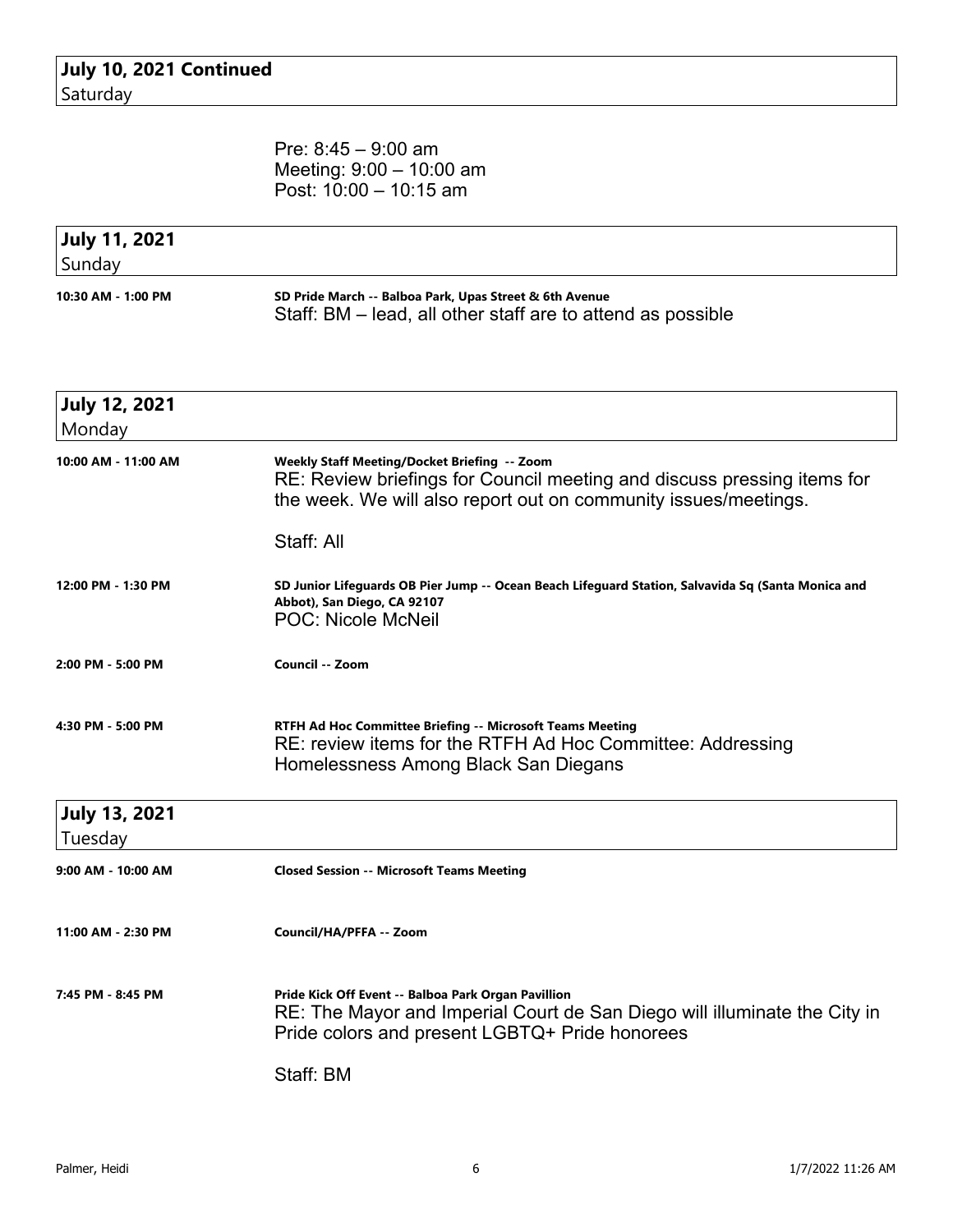| <b>July 14, 2021</b><br>Wednesday |                                                                                                                                                             |
|-----------------------------------|-------------------------------------------------------------------------------------------------------------------------------------------------------------|
| 7:50 AM - 8:50 AM                 | <b>Matthew Doherty -- Zoom</b><br>RE: The Consultant on Homeless issues would like to discuss his findings<br>outlined in his memorandum of recommendations |
|                                   | Staff: BW, LVN - opt                                                                                                                                        |
|                                   | Attendees:<br><b>Matthew Doherty</b><br><b>Jessica Lawrence</b>                                                                                             |
| 8:50 AM - 10:15 AM                | Monthly Meeting w/Mayor Todd Gloria -- 11th Floor<br>Pre/Post in D9 office as needed                                                                        |
|                                   | Pre: $8:50 - 9:00$ am<br>Meeting: $9:00 - 10:00$ am<br>Post: 10:00 - 10:15 am                                                                               |
| 10:15 AM - 11:00 AM               | <b>Enviro Docket Briefing/APCD Brief -- Microsoft Teams Meeting</b>                                                                                         |
| 11:00 AM - 11:30 AM               | <b>MTS Executive Docket Brief -- Microsoft Teams Meeting</b>                                                                                                |
| 11:30 AM - 12:00 PM               | <b>Internal Meeting -- Microsoft Teams Meeting</b><br>RE: Soda Tax                                                                                          |
|                                   | Staff: MR, JN, JG                                                                                                                                           |
| 12:30 PM - 2:00 PM                | Ad Hoc Committee: Addressing Homelessness Among Black San Diegans -- Zoom                                                                                   |
| 2:00 PM - 2:30 PM                 | <b>Internal Meeting -- Microsoft Teams Meeting</b><br><b>RE: Discuss the CAP</b>                                                                            |
|                                   | Staff: LVN, BD, MR, MO                                                                                                                                      |
| 2:30 PM - 3:00 PM                 | <b>Internal Meeting -- Microsoft Teams Meeting/D9 office</b><br><b>RE: Social Media Efforts</b>                                                             |
| 4:00 PM - 5:00 PM                 | Convention Center EIS Closing Celebration -- SD Convention Center/ Zoom<br>RE: Closure of the Emergency Intake Site (EIS) through Operation Artemis         |
|                                   | Staff: HP                                                                                                                                                   |
| 4:00 PM - 5:00 PM                 | <b>Staff Midweek Check-in -- Microsoft Teams Meeting</b>                                                                                                    |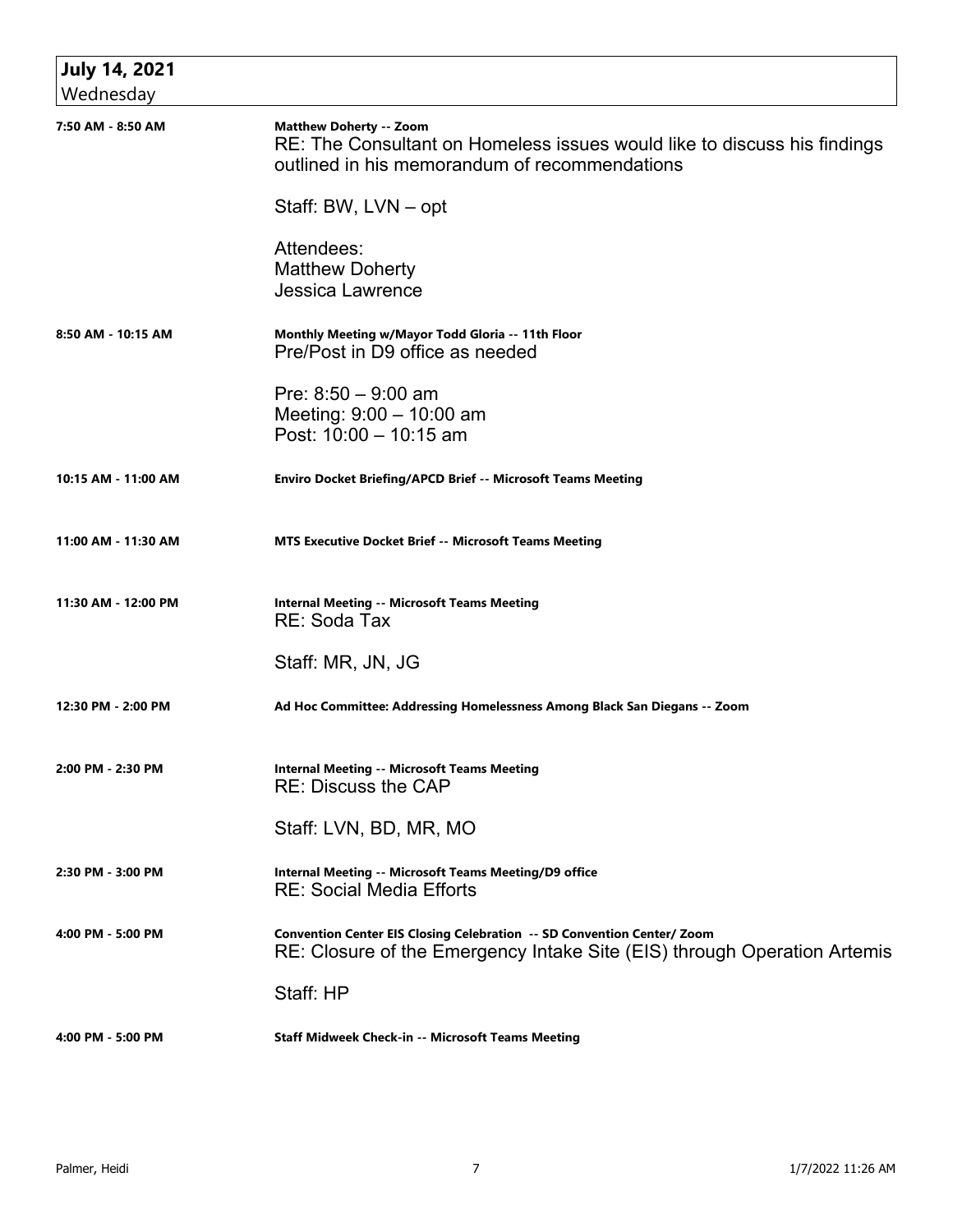| <b>July 15, 2021</b>           |                                                                                                                                                                                                                                                                         |
|--------------------------------|-------------------------------------------------------------------------------------------------------------------------------------------------------------------------------------------------------------------------------------------------------------------------|
| Thursday                       |                                                                                                                                                                                                                                                                         |
| 9:00 AM - 12:00 PM             | <b>MTS Executive Committee Meeting</b>                                                                                                                                                                                                                                  |
| 1:00 PM - 4:00 PM              | Enviro -- Zoom                                                                                                                                                                                                                                                          |
| 3:00 PM - 3:00 PM              | <b>CoC Board Meeting -- Zoom</b>                                                                                                                                                                                                                                        |
| <b>July 16, 2021</b><br>Friday |                                                                                                                                                                                                                                                                         |
| 8:00 AM - 10:00 AM             | Port of SD Orientation -- Shelter Island Harbor Police Station, 1401 Shelter Island Drive., San Diego CA<br>92106<br>RE: Orientation Tour with Commissioner Castellanos, David Yow, and Ron<br>Powell, who handles civic relations.<br>POC: David Yow                   |
| 10:30 AM - 11:00 AM            | Internal Meeting -- Microsoft Teams Meeting/D9 Office<br>Review agenda for Policy Strategy meeting                                                                                                                                                                      |
| 11:00 AM - 12:00 PM            | Staff: LVN, MR<br><b>Docket Briefings -- Microsoft Teams Meeting</b><br>RE: Monday and Tuesday Docket briefings for Sean starting 7/9/21. The<br>Docket Briefings are due Thursday COB to be reviewed Fridays at 11am<br>and completed briefings are due by 3pm Friday. |
|                                | Staff: All                                                                                                                                                                                                                                                              |
| 1:00 PM - 1:30 PM              | Scheduling w/ Sean -- Microsoft Teams Meeting<br>RE: Weekly scheduling review                                                                                                                                                                                           |
| 1:30 PM - 5:00 PM              | APCD Governing Board Meeting -- Zoom                                                                                                                                                                                                                                    |
| <b>July 17, 2021</b>           |                                                                                                                                                                                                                                                                         |
| Saturday<br>8:00 AM - 8:30 AM  | SPEAK: Mountain View Community Cleanup -- Oceanview Blvd and 40th St - 92113 (north side of<br><b>Mountain View Park)</b><br>Staff: MZ                                                                                                                                  |
| 11:00 AM - 2:00 PM             | <b>Internal Meeting -- D9 Office</b><br><b>RE: Discuss Policy Strategy</b>                                                                                                                                                                                              |
|                                | Staff: LVN, MR, MO, BD, BW, BM, JG, JN                                                                                                                                                                                                                                  |
|                                | Optional: MZ, HP                                                                                                                                                                                                                                                        |
| Palmer, Heidi                  | 8<br>1/7/2022 11:26 AM                                                                                                                                                                                                                                                  |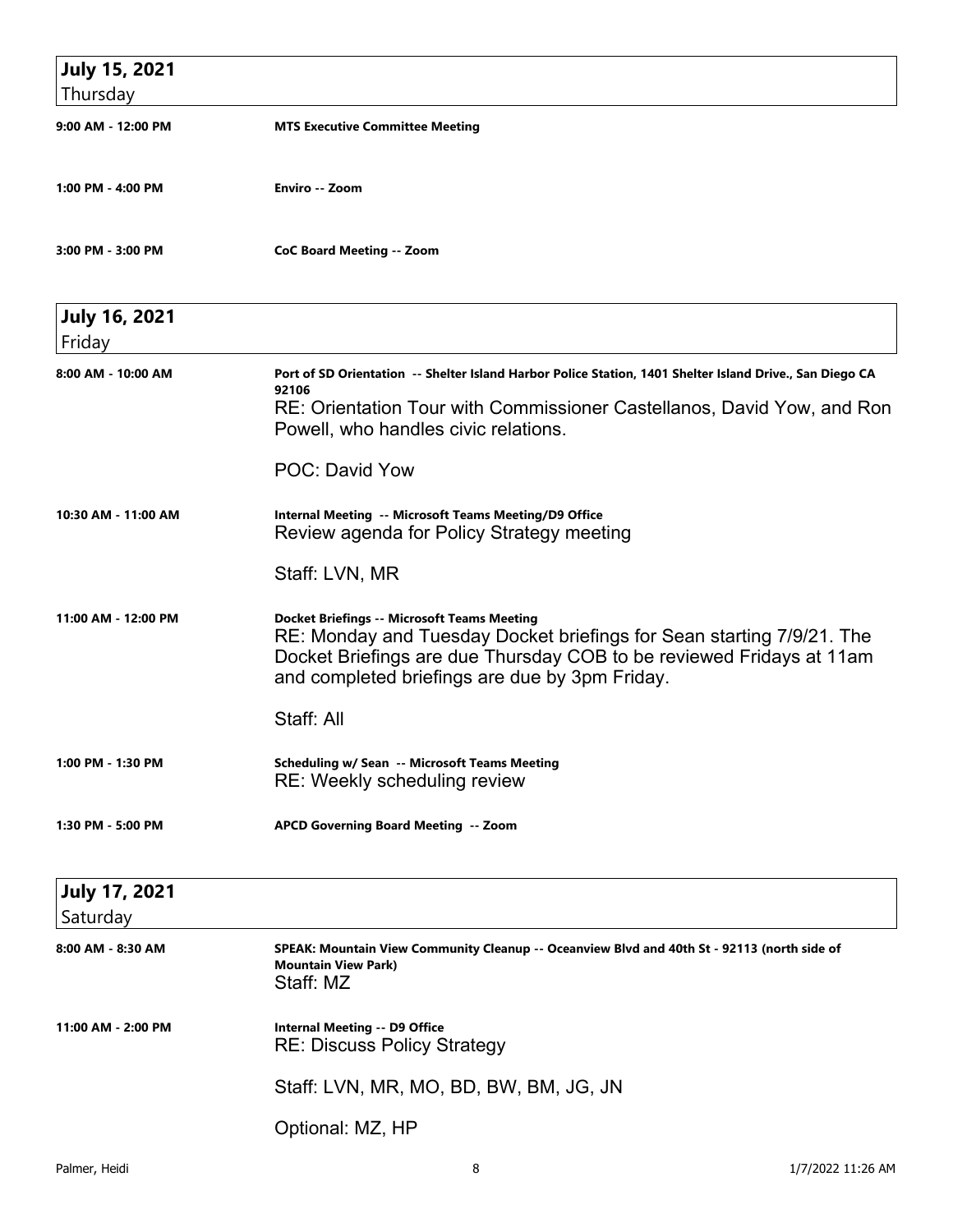## **July 17, 2021 Continued**

| Saturday                        |                                                                                                                                                                                                                                 |
|---------------------------------|---------------------------------------------------------------------------------------------------------------------------------------------------------------------------------------------------------------------------------|
| <b>July 19, 2021</b><br>Monday  |                                                                                                                                                                                                                                 |
| 7:30 AM - 9:30 AM               | Homeless Outreach Event w/ Mayor Todd Gloria -- ABM Parking Lot 1478: 801 Broadway, San Diego, CA<br><b>RE: Focused Outreach Event</b>                                                                                          |
|                                 | Staff: BW                                                                                                                                                                                                                       |
|                                 | POC: Jonathan Herrera                                                                                                                                                                                                           |
| 10:00 AM - 11:00 AM             | Weekly Staff Meeting/Docket Briefing -- Zoom<br>RE: Review briefings for Council meeting and discuss pressing items for<br>the week. We will also report out on community issues/meetings.                                      |
|                                 | Staff: All                                                                                                                                                                                                                      |
| 11:20 AM - 12:15 PM             | Quarterly Meeting with Rick Gentry -- Microsoft Teams Meeting/Zoom<br>RE: Quarterly Meeting with Rick Gentry and his COS from SD Housing<br>Commission and also now a briefing on: The Community Action Plan on<br>Homelessness |
|                                 | Staff: LVN, BW                                                                                                                                                                                                                  |
|                                 | Attendees:<br>Rick Gentry, Lisa Jones, Molly Chase - SDHC<br>Tamera Kohler - RTFH<br>Keely Halsey – City of San Diego.<br>Lisa, Tamera and Keely are also part of the Community Action Plan's<br><b>Implementation Team</b>     |
|                                 | Pre: $11:20 - 11:30$ am<br>Meeting: 11:30 - 12:00 pm<br>Post: $12:00 - 12:15$ pm                                                                                                                                                |
| 2:00 PM - 5:00 PM               | Council -- Zoom                                                                                                                                                                                                                 |
| <b>July 20, 2021</b><br>Tuesday |                                                                                                                                                                                                                                 |
| 7:30 AM - 8:30 AM               | Carol Kim -- Lofty Cafe, 444 W Cedar St, San Diego, CA 92101                                                                                                                                                                    |
| 9:00 AM - 10:30 AM              | <b>Closed Session -- Microsoft Teams Meeting</b>                                                                                                                                                                                |
| 11:00 AM - 2:00 PM              | Council/HA/PFFA -- Zoom                                                                                                                                                                                                         |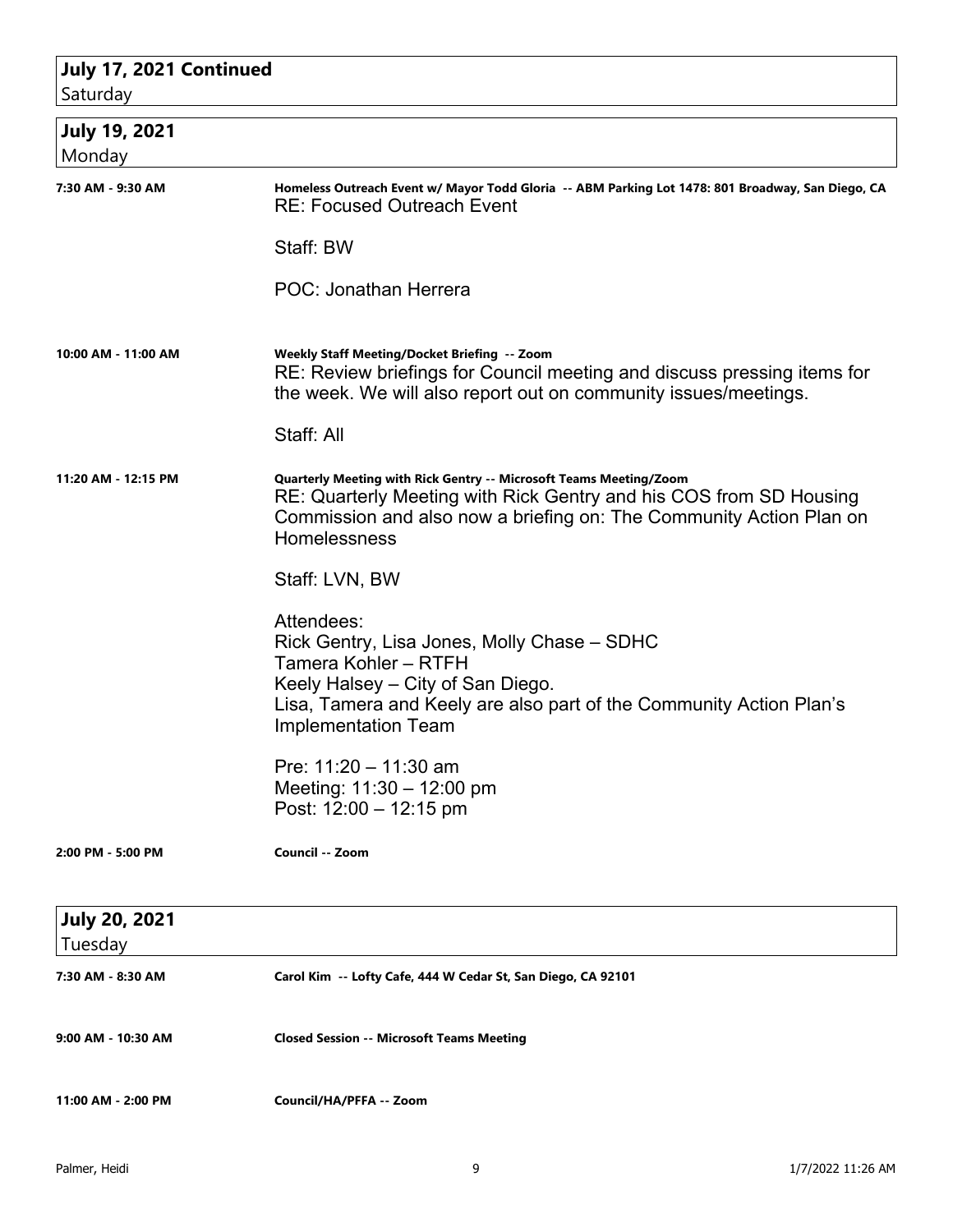| <b>July 21, 2021</b> |                                                                                                                                                                                                                        |
|----------------------|------------------------------------------------------------------------------------------------------------------------------------------------------------------------------------------------------------------------|
| Wednesday            |                                                                                                                                                                                                                        |
| 8:30 AM - 9:30 AM    | SPEAK: Press Conference on CA State Budget -- OB Pier, 1850 Ocean Front Street, San Diego, CA 92107<br><b>RE: CA State Budget</b>                                                                                      |
|                      | Staff: BW (talking points needed)                                                                                                                                                                                      |
| 9:50 AM - 10:50 AM   | <b>City Attorney's Office -- Teams</b><br><b>RE: Eviction Protection LSR</b>                                                                                                                                           |
|                      | Staff: MR, BW                                                                                                                                                                                                          |
|                      | Attendees:<br>Heather Ferbert, Chief Deputy City Attorney<br>Hilda Mendoza, DCA                                                                                                                                        |
|                      | Meeting: 10:00 - 10:30 am<br>Post: $10:30 - 10:50$ am                                                                                                                                                                  |
| 10:50 AM - 11:45 AM  | 1:1 Monthly Meeting CP Campbell and CM Sean Elo-Rivera -- Microsoft Teams Meeting<br><b>POC: Heidi Palmer and Ruth Torres</b>                                                                                          |
|                      | Pre: $10:50 - 11:00$ am<br>Meeting: $11:00 - 11:30$ am<br>Post: 11:30 - 11:45 am                                                                                                                                       |
| 12:50 PM - 1:50 PM   | Dr. Ellen Stein -- Pappalecco - Kensington<br><b>RE: ADUs</b>                                                                                                                                                          |
|                      | Staff: BW                                                                                                                                                                                                              |
|                      | Attendees:<br>Dr. Ellen Stein, Kensington Resident<br>Michael Tristani                                                                                                                                                 |
|                      | Lisa Sinclair – pending confirmation of in person attendance                                                                                                                                                           |
|                      | Pre: $12:50 - 1:00$ pm<br>Meeting: $1:00 - 1:30$ pm<br>Post: $1:30 - 1:45$ pm                                                                                                                                          |
| 2:30 PM - 3:00 PM    | <b>Andy Keatts -- Phone</b><br><b>RE: Discuss the Housing Commission</b>                                                                                                                                               |
|                      | Staff: MR                                                                                                                                                                                                              |
| 2:50 PM - 3:50 PM    | Catherine Mendonça/Tenant Union -- Zoom<br>RE: Meet and Greet with Catherine, who is the co-founder of the San<br>Diego Tenants Union and also films police as her first amendment right to<br>keep the community safe |
|                      | Staff: MR                                                                                                                                                                                                              |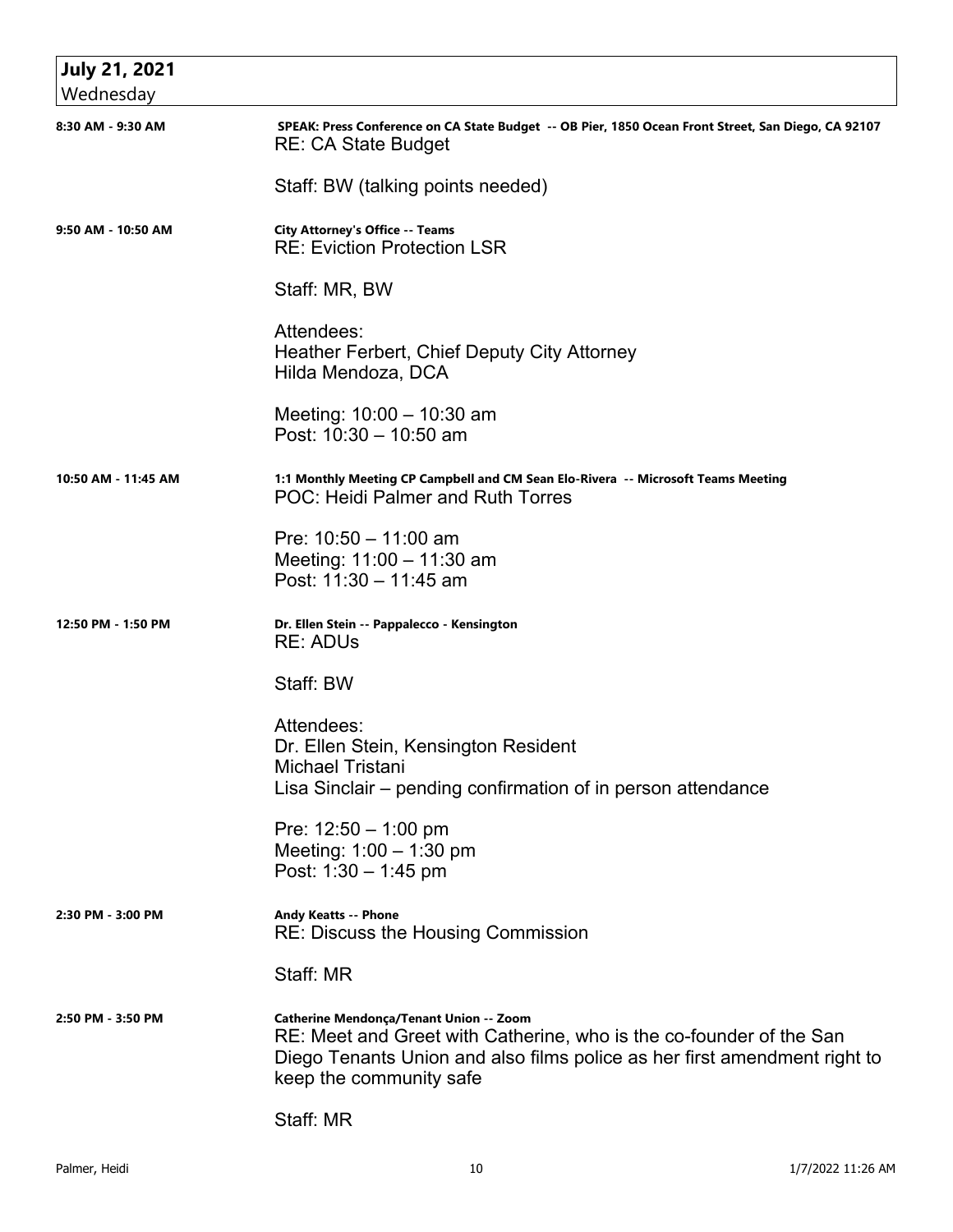## **July 21, 2021 Continued** Wednesday

|                                  | Attendee:<br><b>Catherine Mendoca</b>                                                                                                                                                                                                                                |
|----------------------------------|----------------------------------------------------------------------------------------------------------------------------------------------------------------------------------------------------------------------------------------------------------------------|
|                                  | Pre: $2:50 - 3:00$ pm<br>Meeting: 3:00 - 3:30 pm<br>Post: $3:30 - 3:50$ pm                                                                                                                                                                                           |
| 4:00 PM - 5:00 PM                | <b>Staff Midweek Check-in -- Microsoft Teams Meeting</b>                                                                                                                                                                                                             |
| 5:30 PM - 6:15 PM                | <b>Creative Mornings -- Zoom</b><br><b>RE: CreativeMornings REHEARSAL</b>                                                                                                                                                                                            |
| <b>July 22, 2021</b><br>Thursday |                                                                                                                                                                                                                                                                      |
| 9:00 AM - 9:30 AM                | LU&H Docket Briefing -- Microsoft Teams Meeting                                                                                                                                                                                                                      |
| 9:20 AM - 10:20 AM               | CM Elo-Rivera & Chief Nisleit - Quarterly Meeting -- Microsoft Teams Meeting<br><b>RE: Quarterly meetings with Chief Nisleit</b>                                                                                                                                     |
|                                  | Staff: LVN                                                                                                                                                                                                                                                           |
|                                  | <b>POC: Heidi Palmer</b>                                                                                                                                                                                                                                             |
|                                  | Pre: $9:20 - 9:30$ am<br>Meeting: $9:30 - 10:00$ am<br>Post: 10:00 - 10:20 am                                                                                                                                                                                        |
| 10:50 AM - 11:50 AM              | PARC -- Zoom<br><b>RE: Parks Master Plan</b>                                                                                                                                                                                                                         |
|                                  | Staff: BD, MR - opt                                                                                                                                                                                                                                                  |
|                                  | Attendees:<br><b>Susan Baldwin</b><br>Carolyn Chase<br><b>Howard Greenstein</b>                                                                                                                                                                                      |
|                                  | Pre: $10:50 - 11:00$ am<br>Meeting: 11:00 - 11:30 am<br>Post: 11:30 - 11:50 am                                                                                                                                                                                       |
| 3:00 PM - 3:15 PM                | Councilmember Elo-Rivera - Briefing for July 27, 2021 Closed Session -- Microsoft Teams Meeting<br>RE: This briefing is regarding FY22 Contract Negotiations with Teamsters<br>Local 911, in preparation for the Closed Session item scheduled for July<br>27, 2021. |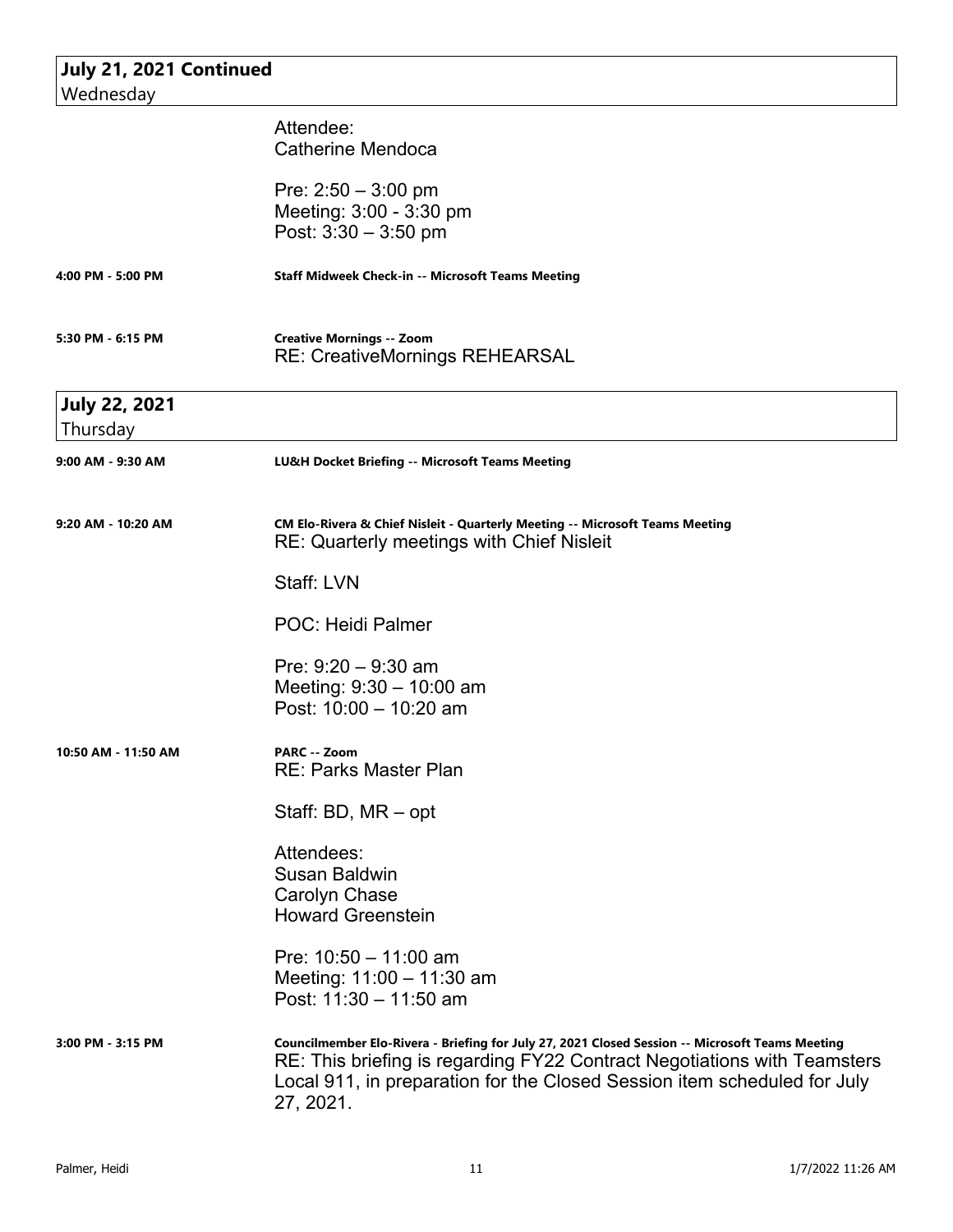| July 22, 2021 Continued<br>Thursday |                                                                                                                                                                                                                                                                                                                                                                                                                                                                                                                                                                                                                                                                                           |
|-------------------------------------|-------------------------------------------------------------------------------------------------------------------------------------------------------------------------------------------------------------------------------------------------------------------------------------------------------------------------------------------------------------------------------------------------------------------------------------------------------------------------------------------------------------------------------------------------------------------------------------------------------------------------------------------------------------------------------------------|
| 7:00 PM - 7:30 PM                   | College View Estates Community Meeting -- 5111 Manhasset Dr, San Diego, CA 92115<br>RE: Provide City updates to the community regarding housing in the first<br>half hour of the meeting (20 mins to speak, 1- for Q&A)                                                                                                                                                                                                                                                                                                                                                                                                                                                                   |
|                                     | Staff: JN                                                                                                                                                                                                                                                                                                                                                                                                                                                                                                                                                                                                                                                                                 |
|                                     | POC: Prashant Bharadwaj                                                                                                                                                                                                                                                                                                                                                                                                                                                                                                                                                                                                                                                                   |
| <b>July 23, 2021</b><br>Friday      |                                                                                                                                                                                                                                                                                                                                                                                                                                                                                                                                                                                                                                                                                           |
| 7:30 AM - 8:30 AM                   | Coffee w/ Colin Parent -- Pappalecco - Kensington                                                                                                                                                                                                                                                                                                                                                                                                                                                                                                                                                                                                                                         |
| 9:00 AM - 12:00 PM                  | LU&H -- Zoom                                                                                                                                                                                                                                                                                                                                                                                                                                                                                                                                                                                                                                                                              |
| 12:00 PM - 1:00 PM                  | <b>Docket Briefings -- Microsoft Teams Meeting</b><br>RE: Monday and Tuesday Docket briefings for Sean starting 7/9/21. The<br>Docket Briefings are due Thursday COB to be reviewed Fridays at 11am<br>and completed briefings are due by 3pm Friday.                                                                                                                                                                                                                                                                                                                                                                                                                                     |
|                                     | Staff: All                                                                                                                                                                                                                                                                                                                                                                                                                                                                                                                                                                                                                                                                                |
| 12:30 PM - 12:30 PM                 | <b>FYI - SANDAG Borders (12:30-2:30)</b>                                                                                                                                                                                                                                                                                                                                                                                                                                                                                                                                                                                                                                                  |
| 1:00 PM - 1:30 PM                   | <b>Scheduling w/ Sean -- Microsoft Teams Meeting</b><br>RE: Weekly scheduling review                                                                                                                                                                                                                                                                                                                                                                                                                                                                                                                                                                                                      |
| 2:30 PM - 3:00 PM                   | Monthly 1:1 CM Moreno -- Phone                                                                                                                                                                                                                                                                                                                                                                                                                                                                                                                                                                                                                                                            |
| <b>July 24, 2021</b><br>Saturday    |                                                                                                                                                                                                                                                                                                                                                                                                                                                                                                                                                                                                                                                                                           |
| 8:00 AM - 8:30 AM                   | SPEAK: Azalea Park and Hollywood Park Joint Communities Clean Up -- 2500 block of Sumac Drive -<br>92105<br>Staff: MZ                                                                                                                                                                                                                                                                                                                                                                                                                                                                                                                                                                     |
| 4:30 PM - 7:00 PM                   | Colina Del Sol Park - Basketball Court Grand Re-Opening Celebration & Plaque Dedication -- Colina Del<br><b>Sol Park</b><br>RE: Colina Del Sol Park – Basketball Court Grand Re-Opening Celebration<br>& Plaque Dedication to Frank "Rocky" Graciano (Rocky Graciano was a<br>coach, mentor and role model to Bill Walton and other community youth at<br>Colina Del Sol. Plaque dedication and tribute to Rocky Graciano taking<br>place from $5:00$ pm $-5:30$ pm, with the public to arrive at $4:30$ pm. A concert<br>will follow the plaque dedication featuring Bill Walton's band from 5:30pm<br>-7:00pm along with festivities on the recently resurfaced basketball courts<br>at |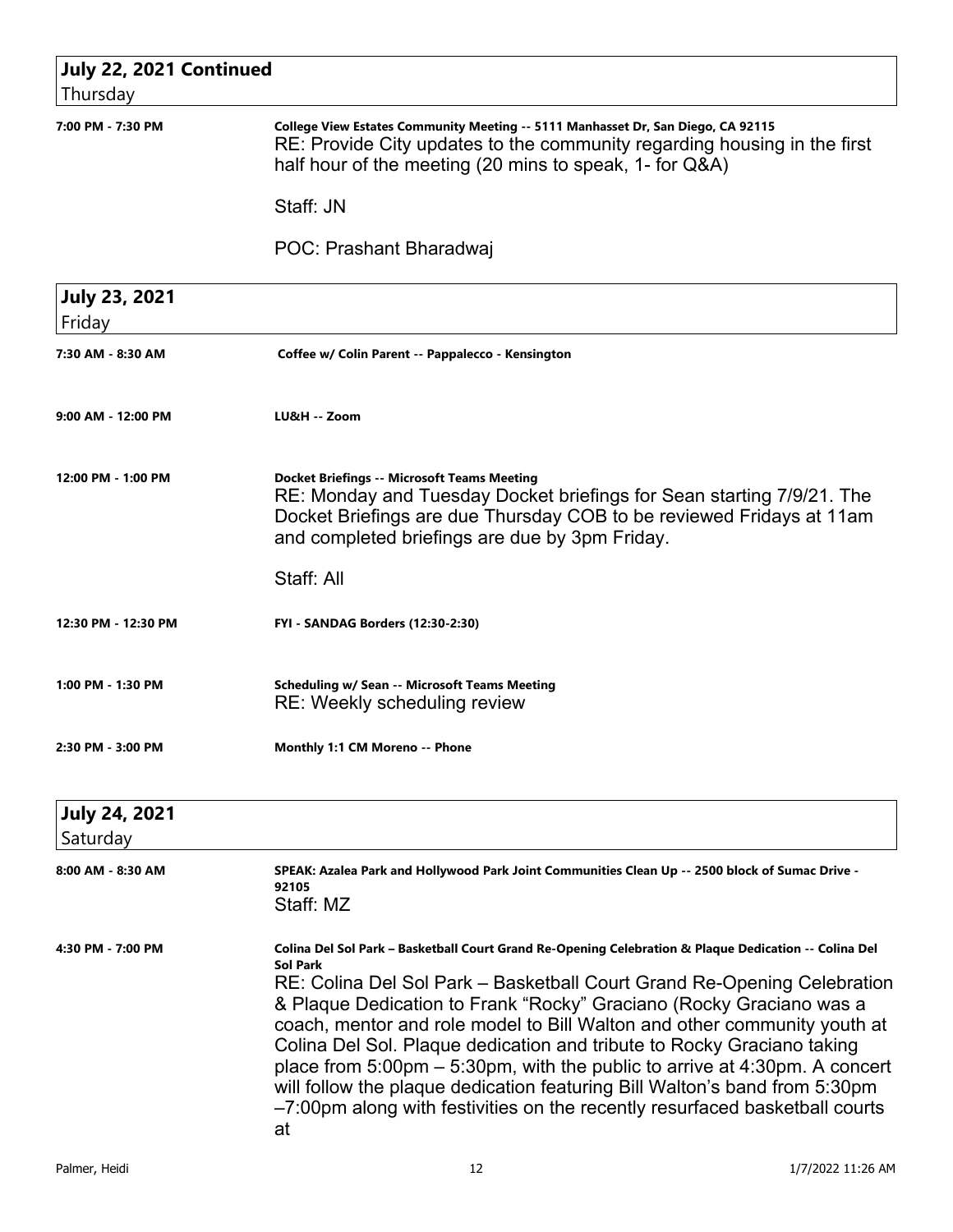**July 24, 2021 Continued** Saturday

Colina Del Sol. Mayor Gloria is confirmed to attend event.

Staff: LVN

| <b>July 26, 2021</b> |                                                                                                                                                                                            |
|----------------------|--------------------------------------------------------------------------------------------------------------------------------------------------------------------------------------------|
| Monday               |                                                                                                                                                                                            |
| 9:00 AM - 12:00 PM   | COVID 19 Response and Recovery Committee Meeting -- Zoom                                                                                                                                   |
| 12:00 PM - 1:00 PM   | Weekly Staff Meeting/Docket Briefing -- Zoom<br>RE: Review briefings for Council meeting and discuss pressing items for<br>the week. We will also report out on community issues/meetings. |
|                      | Staff: All                                                                                                                                                                                 |
| 1:50 PM - 2:50 PM    | CPI -- Zoom<br><b>RE: Participatory Budgeting</b>                                                                                                                                          |
|                      | Staff: LVN, MR, MO                                                                                                                                                                         |
|                      | Attendees:<br>Kyra Green, Exec Dir.<br>Keara Piña, Researcher and Policy Advocate                                                                                                          |
|                      | Pre: $1:50 - 2:00$ pm<br>Meeting: $2:00 - 2:30$ pm<br>Post: $2:00 - 2:50$ pm                                                                                                               |
| 2:00 PM - 2:10 PM    | Drop By: SD Office of Child & Youth Success Update -- Zoom<br>Give a brief greeting                                                                                                        |
| 4:00 PM - 4:30 PM    | Microsoft Teams Call w/ Councilmember Sean Elo-Rivera -- Microsoft Teams Meeting                                                                                                           |
| <b>July 27, 2021</b> |                                                                                                                                                                                            |
| Tuesday              |                                                                                                                                                                                            |
| 8:00 AM - 8:30 AM    | <b>SPEAK: DSDP Board Meeting -- Zoom</b><br>RE: Speak at the Downtown Partnership's Board Meeting for 10-15<br>minutes just after the welcome. The theme is "Planning for our Future".     |
|                      | Staff: BD, JN (BW FYI)                                                                                                                                                                     |
| 9:00 AM - 9:30 AM    | <b>CLOSED SESSION RE: PERFORMANCE EVALS ONLY -- Microsoft Teams Meeting</b>                                                                                                                |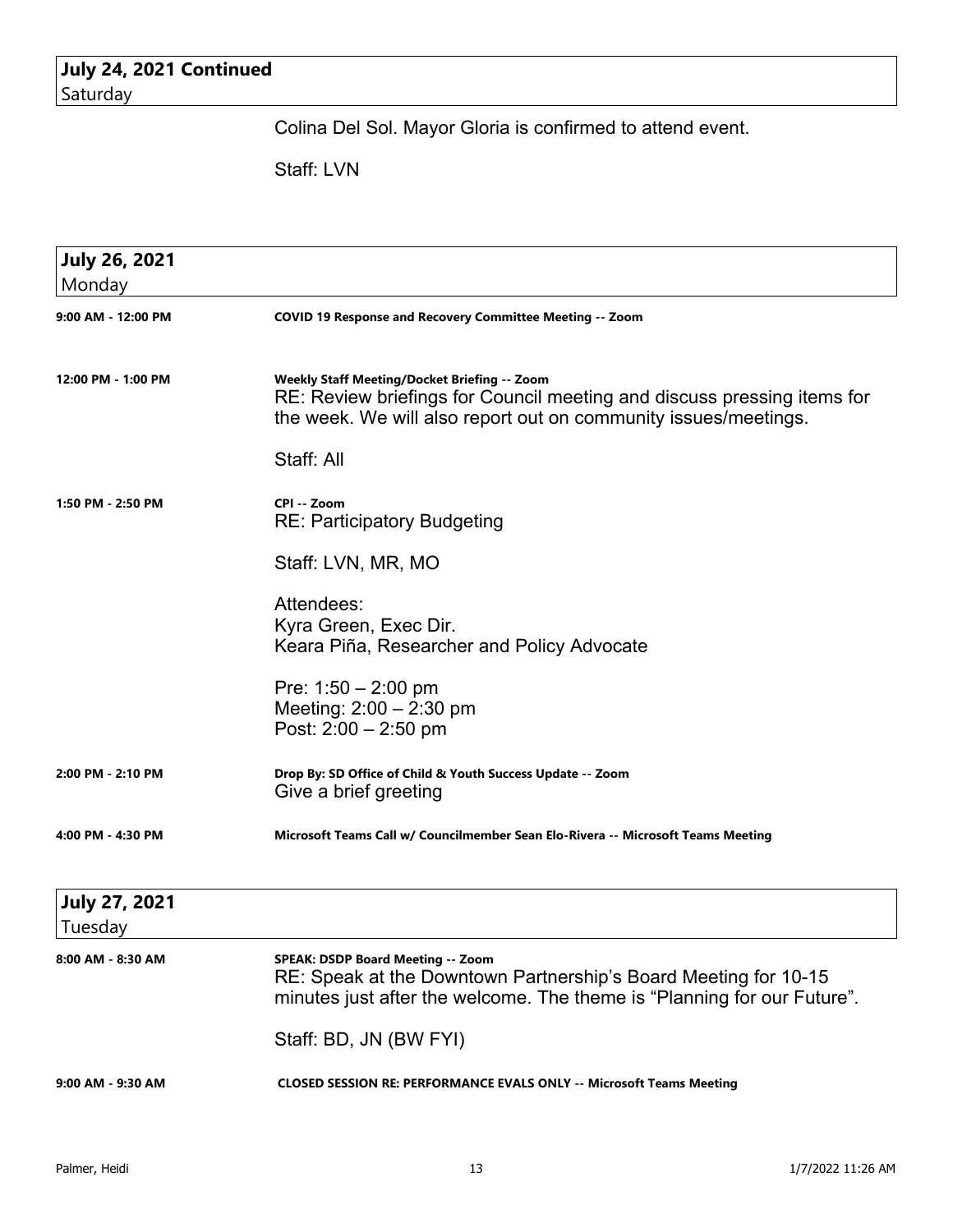| July 27, 2021 Continued           |                                                                                                                                                                                                   |  |
|-----------------------------------|---------------------------------------------------------------------------------------------------------------------------------------------------------------------------------------------------|--|
| Tuesday                           |                                                                                                                                                                                                   |  |
| 9:30 AM - 11:00 AM                | <b>CLOSED SESSION -- Microsoft Teams Meeting</b>                                                                                                                                                  |  |
| 10:00 AM - 11:00 AM               | <b>HOLD Extended Closed Session</b>                                                                                                                                                               |  |
| 11:00 AM - 2:00 PM                | Council/HA/PFFA -- Zoom                                                                                                                                                                           |  |
| 3:00 PM - 3:30 PM                 | <b>ED&amp;IR Docket Briefing -- Microsoft Teams Meeting</b>                                                                                                                                       |  |
| 4:00 PM - 4:30 PM                 | <b>Call Pam from Atkins Office -- Phone</b><br>RE: Board Appt                                                                                                                                     |  |
| <b>July 28, 2021</b><br>Wednesday |                                                                                                                                                                                                   |  |
| 8:00 AM - 8:30 AM                 | <b>MTS Docket Briefing -- Microsoft Teams Meeting</b>                                                                                                                                             |  |
| 8:45 AM - 10:20 AM                | <b>CBO Meeting -- Zoom</b><br><b>RE: Solar Equity Program</b>                                                                                                                                     |  |
|                                   | Staff: LVN, BD                                                                                                                                                                                    |  |
|                                   | Attendees:<br>Joyce Lane, SanDiego350<br>Heather Hofshi, SanDiego350<br>Pending confirmation from others                                                                                          |  |
|                                   | Pre: $8:45 - 9:00$ am<br>Meeting: 9:00 - 10:00 am<br>Post: 10:00 - 10:20 am                                                                                                                       |  |
| 11:00 AM - 12:30 PM               | D9/D6 Lunch in District 6 -- Common Theory, 4805 Convoy St, San Diego, CA 92111<br>RE: Councilmember Chris Cate would like to host Councilmember Elo-<br><b>Rivera</b><br>for lunch in District 6 |  |
|                                   | <b>POC: Lisa Scott</b>                                                                                                                                                                            |  |
| 1:00 PM - 1:45 PM                 | <b>Scheduling with Sean -- Microsoft Teams Meeting</b>                                                                                                                                            |  |
| 2:00 PM - 5:00 PM                 | Economic Development and Intergovernmental Relations Committee -- Zoom                                                                                                                            |  |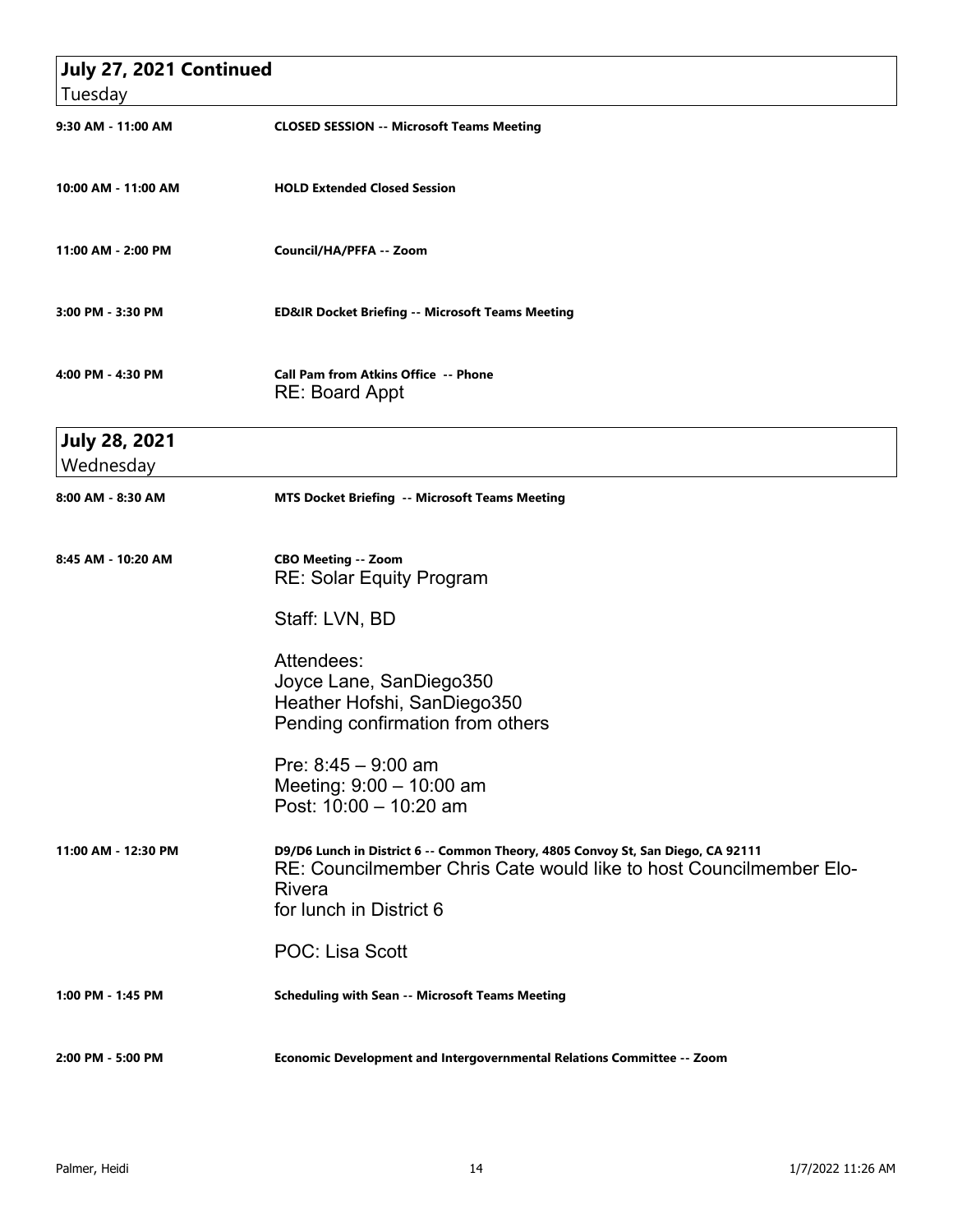## **July 28, 2021 Continued**

Wednesday

**4:00 PM - 5:00 PM Staff Midweek Check-in -- Microsoft Teams Meeting**

| <b>July 29, 2021</b><br>Thursday |                                                                                                                                                                                                                                                                                                                                                                                                                                    |
|----------------------------------|------------------------------------------------------------------------------------------------------------------------------------------------------------------------------------------------------------------------------------------------------------------------------------------------------------------------------------------------------------------------------------------------------------------------------------|
| 8:00 AM - 8:30 AM                | Councilmember Elo-Rivera - Briefing for August 3, 2021 City Council Meeting -- Microsoft Teams Meeting<br>RE: This briefing is regarding the 3rd Amendment to the FY22 Salary<br>Ordinance; Approval of Successor Memorandum of Understanding (MOU)<br>for Local 911; and Amendment to the FY22 Flexible Benefits Resolution<br>(with Risk Management Department), which are on the Agenda for the<br>August 3, 2021 City Council. |
|                                  | Staff: LVN                                                                                                                                                                                                                                                                                                                                                                                                                         |
| 9:00 AM - 12:00 PM               | <b>MTS Board Meeting -- Zoom</b>                                                                                                                                                                                                                                                                                                                                                                                                   |
| 9:00 AM - 9:30 AM                | SPEAK: Youth Commission Press Conference -- Madison High School / 4833 Doliva Drive<br>RE: To announce the reconstruction of the San Diego Youth Commission,<br>and to lay out the vision for its' implementation.                                                                                                                                                                                                                 |
|                                  | Staff: BW (TPs), MO                                                                                                                                                                                                                                                                                                                                                                                                                |
|                                  | Attendees:<br>Mayor Todd Gloria<br><b>Councilmember Elo-Rivera</b><br><b>Councilmember Raul Campillo</b><br><b>Councilmember Chris Cate</b><br>Perla Alcazar Pulido, MANA de San Diego Hermanita and Gompers<br><b>Prepratory Academy student</b><br>Kirin Macapugay, San Diego City College Professor and Southwestern<br><b>Community College District Trustee</b>                                                               |
| 12:45 PM - 3:00 PM               | SeaWorld Tour -- Hubbs-SeaWorld Research Institute<br>RE: Behind the scenes tour of SeaWorld                                                                                                                                                                                                                                                                                                                                       |
|                                  | Staff: BD, all others optional                                                                                                                                                                                                                                                                                                                                                                                                     |
|                                  | <b>POC: Corrine Brindley</b>                                                                                                                                                                                                                                                                                                                                                                                                       |
| $6:00$ PM - $8:00$ PM            | SPEAK: San Diego Network of Town Councils Forum -- Zoom<br><b>RE: Forum on ADUs</b>                                                                                                                                                                                                                                                                                                                                                |
|                                  | Staff: JG, MR - opt                                                                                                                                                                                                                                                                                                                                                                                                                |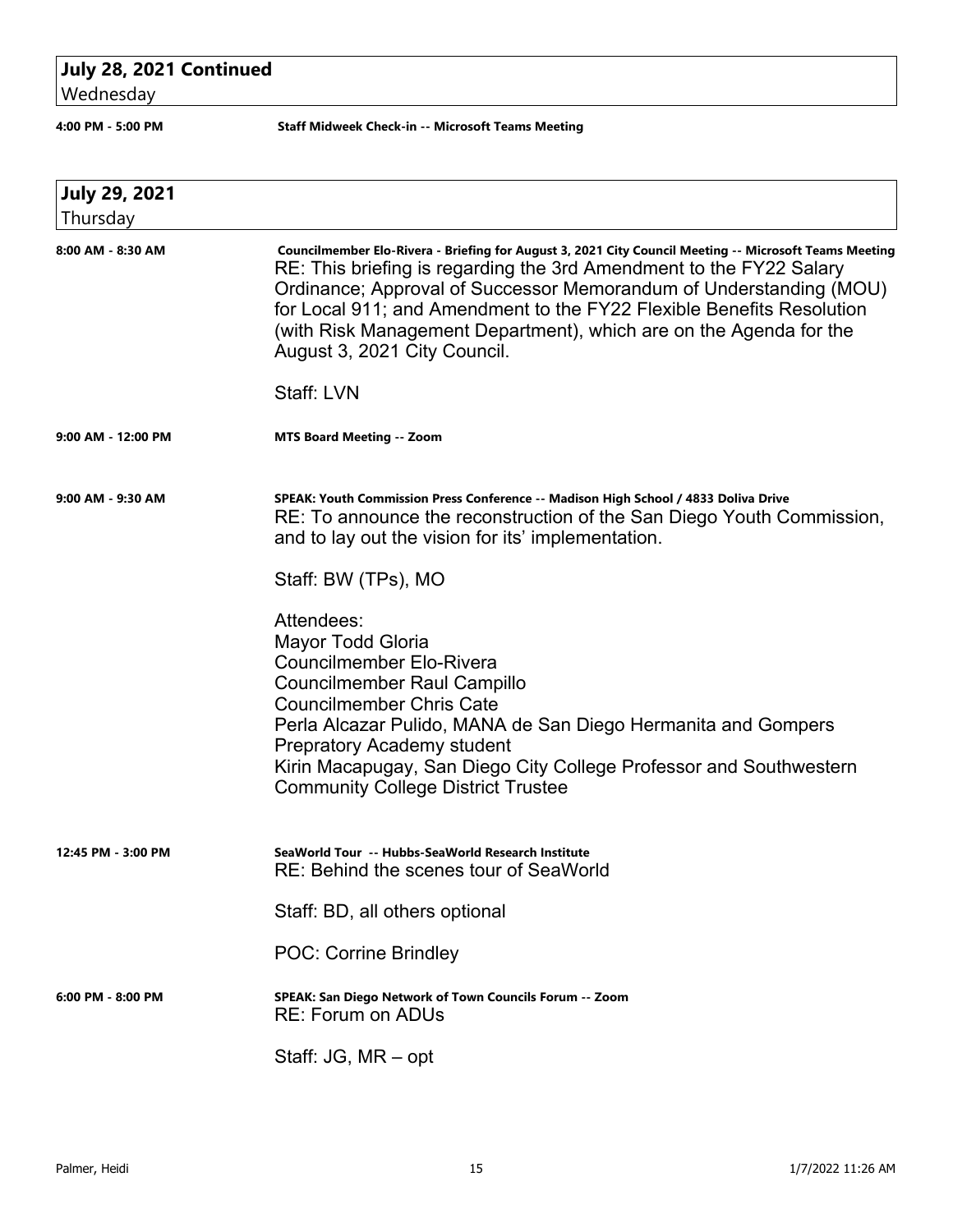| <b>July 30, 2021</b><br>Friday |                                                                                                                                                                                                                                                                                                                                                                                          |
|--------------------------------|------------------------------------------------------------------------------------------------------------------------------------------------------------------------------------------------------------------------------------------------------------------------------------------------------------------------------------------------------------------------------------------|
| 8:00 AM - 10:00 AM             | <b>SPEAK: CreativeMornings EVENT -- Zoom</b>                                                                                                                                                                                                                                                                                                                                             |
| 10:00 AM - 10:30 AM            | Interview with NYT Reporter Conor Dougherty -- Kensington - Pappalecco Adams Ave<br>RE: Discuss ADUs and housing                                                                                                                                                                                                                                                                         |
|                                | Staff: BW                                                                                                                                                                                                                                                                                                                                                                                |
| 11:00 AM - 12:00 PM            | <b>Docket Briefings -- Microsoft Teams Meeting</b><br>RE: Monday and Tuesday Docket briefings for Sean starting 7/9/21. The<br>Docket Briefings are due Thursday COB to be reviewed Fridays at 11am<br>and completed briefings are due by 3pm Friday.                                                                                                                                    |
|                                | Staff: All                                                                                                                                                                                                                                                                                                                                                                               |
| 12:15 PM - 12:45 PM            | Meet Greg Wood (MEA) -- City Hall<br>RE: Get your Padres Tickets                                                                                                                                                                                                                                                                                                                         |
| 12:50 PM - 1:50 PM             | Sierra Club/SD350 -- Zoom (and in Sean's office as applicable)<br>RE: Discuss building electrification                                                                                                                                                                                                                                                                                   |
|                                | Staff: BD                                                                                                                                                                                                                                                                                                                                                                                |
|                                | Attendees:<br>Joyce Lane, SD350<br>Karl Aldinger, Sierra Club<br><b>Matthew Vasilakis, CAP</b><br>Rick Bates, Unite Here Local 30<br>Joshua Piedra<br>Fabiola Lao, Energy Center                                                                                                                                                                                                         |
|                                | Pre: $12:50 - 1:00$ pm<br>Meeting: $1:00 - 1:30$ pm<br>Post: 1:30 - 1:50 pm                                                                                                                                                                                                                                                                                                              |
| 1:00 PM - 1:30 PM              | <b>Scheduling w/ Sean -- Microsoft Teams Meeting</b><br><b>RE: Weekly scheduling review</b>                                                                                                                                                                                                                                                                                              |
| 1:50 PM - 3:00 PM              | SDOP and Lady of Sacred Heart -- Zoom<br>RE: SDOP and their organizing team at Our Lady of Sacred Heart would<br>like to talk about some of the major issues affecting families in City Heights<br>(i.e. street clean-up, safety, homelessness, etc) and discuss their vision of<br>how we can work together this year. Julio will review the questions with<br>Sean ahead of the event. |
|                                | Staff: MO, JG                                                                                                                                                                                                                                                                                                                                                                            |
|                                | Attendees:<br>Cielo Garat<br>Jeffrey Karahamuheto                                                                                                                                                                                                                                                                                                                                        |